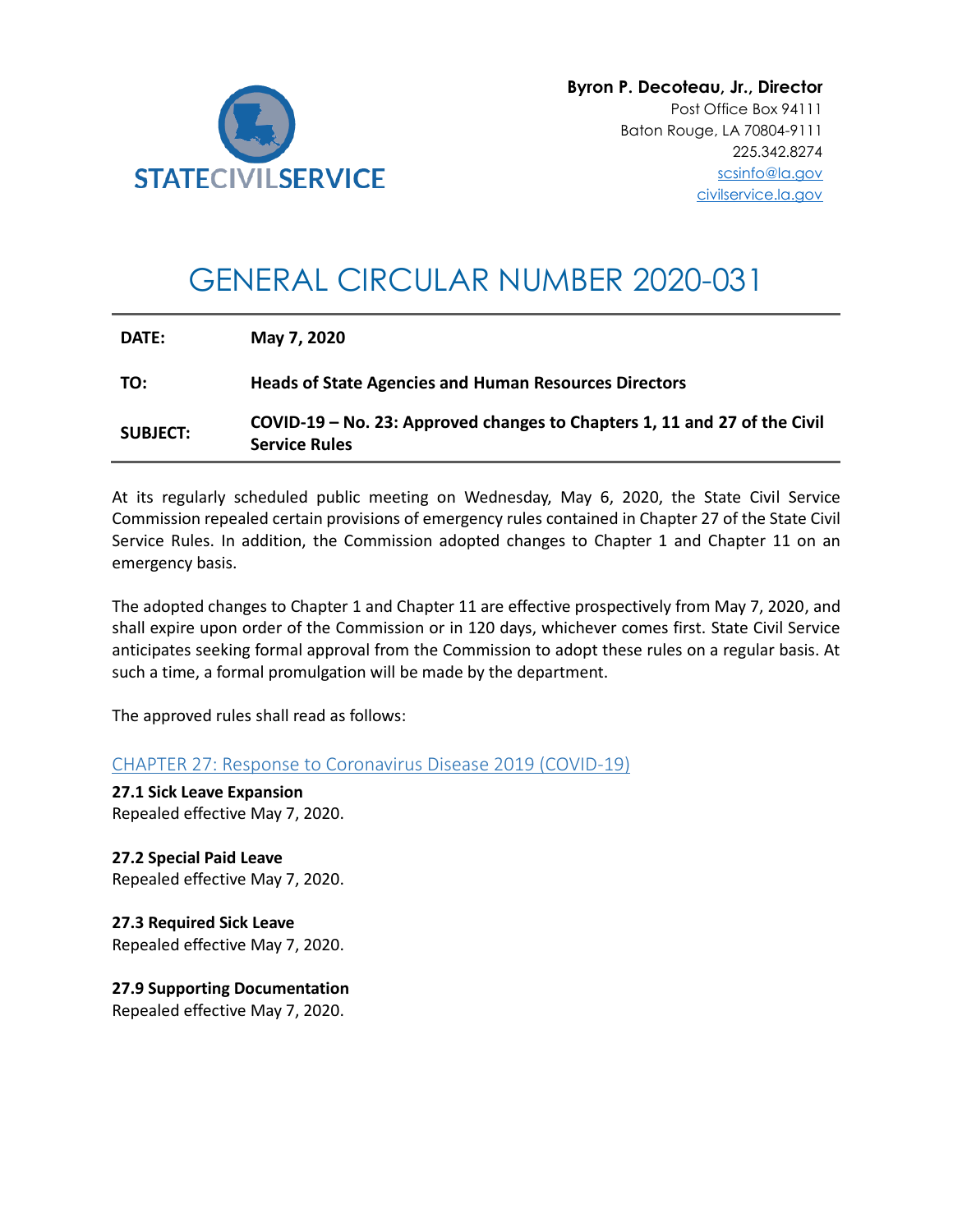## CHAPTER 1: Definitions of terms used in the Rules

**1.15.2.4 'Immediate Family Member'** for the purposes of sick leave is an employee's spouse, child or stepchild, foster-child, parent or stepparent.

**1.39.1 'Sick Leave'** is leave with pay granted to an employee who is suffering with an illness or injury which prevents him from performing his usual duties and responsibilities or who requires medical, dental, or optical consultation or treatment, or who requires the need to care for an immediate family member with similar circumstances.

### CHAPTER 11: Hours of Work, Annual, Sick and Other Forms of Leave

#### **11.13 Use of Sick Leave**

- (a) Sick leave may be utilized by an employee who has sufficient leave to his credit for necessary absence from duty because of:
	- 1. His own illness or injury, which prevents him from performing his usual duties.
	- 2. His own medical, dental, or optical consultation or treatment for the duration of time required for such appointments when it is not possible to arrange such appointments for non-duty hours.
	- 3. Repealed, effective January 1, 1963.
	- 4. Assertion, supported by medical certification, of his own need to be isolated from the workplace to avoid a health risk exposure during a health pandemic declared by the Governor because of his diagnosed high-risk immunological disorder.
	- 5. The need to care for a son or daughter as defined by the Emergency Family and Medical Leave Expansion Act through December 31, 2020, because there is no other suitable person available to care for the child and the child's school or place of care has been closed or the childcare provider is unavailable due to a COVID-19 related reason.
- (b) In lieu of requesting annual leave, an employee who has sufficient leave to his credit may request sick leave for necessary absence from duty for the following reasons:
	- 1. Illness or injury of an immediate family member which necessitates the absence.
	- 2. Medical, dental, or optical consultation or treatment for immediate family members when it is not possible to arrange such appointments for non-duty hours.

Leave under this subsection may be used only when approved by the appointing authority or his designated representative.

- (c) Sick leave shall not be charged for non-work days.
- (d) Repealed, effective June 30, 1972.
- (e) Each appointing authority shall select a method to charge the sick leave records of all employees. The minimum charge to sick leave records shall be not less than one-tenth hour (6 minutes) nor more than one-half hour.
- (f) The appointing authority shall use the same method for charging to leave records for both annual and sick leave.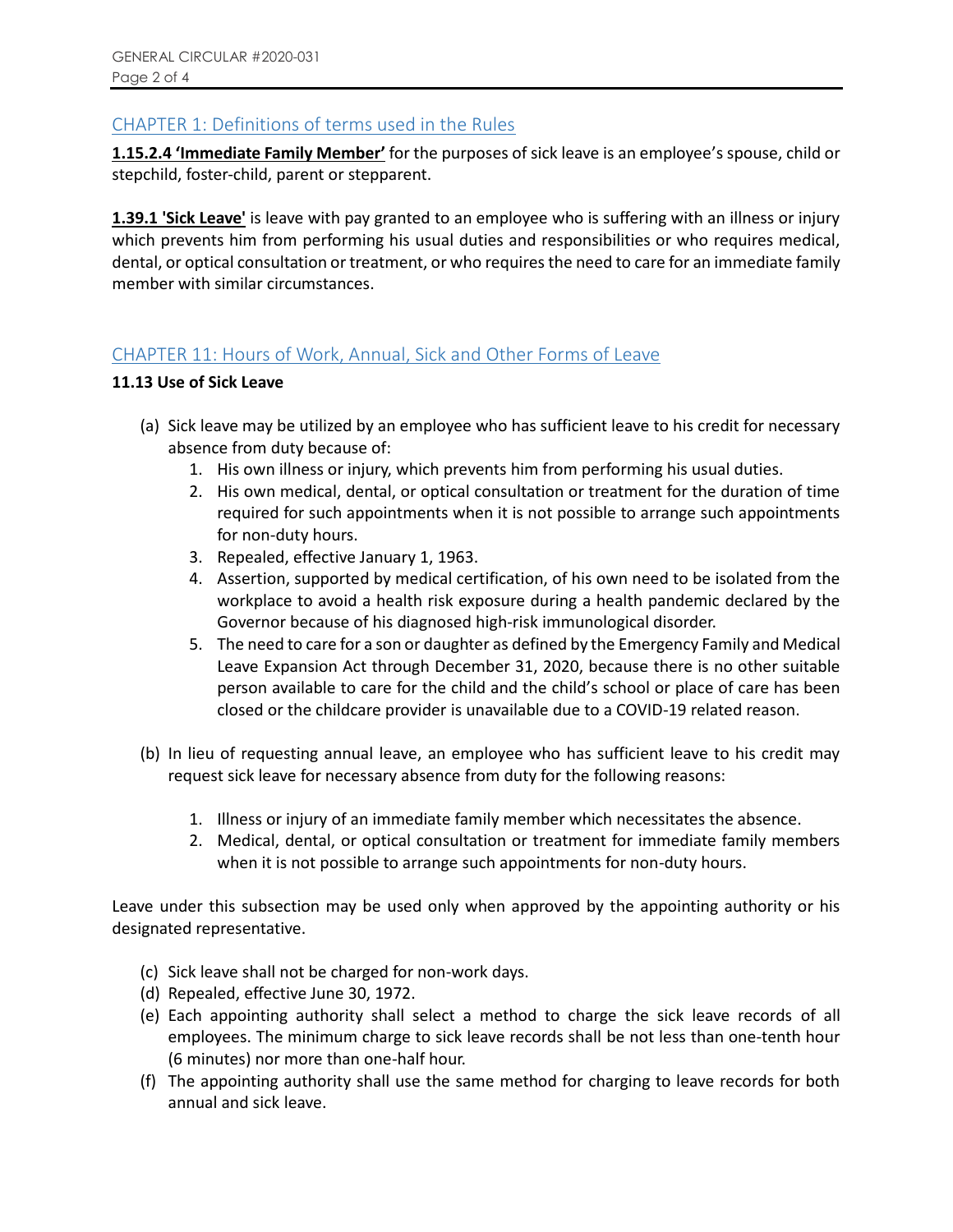(g) An appointing authority may require appropriate documentation to establish the need for leave as set forth above.

#### **11.13.1 Enforced Sick Leave**

An appointing authority may place an employee on sick leave when:

- (a) the employee asserts an inability to work due to the employee's illness or injury.
- (b) there is an apparent need to remove the employee from the workplace to avoid the spread of illness.

Under subsection (b) an appointing authority may place an employee on sick leave and require that he remove himself from the workplace when he has declined to utilize sick leave and presents for duty displaying symptoms of illness. In order to enforce sick leave under this subsection, the symptoms must be observed by at least two individuals, one of whom must be in a supervisory capacity. The employee may be returned to duty at the appointing authority's discretion; however, he shall be returned to duty upon presentation of a certification from a medical doctor or nurse practitioner who, after examining the employee, certifies that he is fit for duty.

#### **11.35 Special Leave Related to COVID-19 Health Pandemic**

- (a) Effective May 31, 2020, the use of special leave under Civil Service Rule 11.23(d) shall not be granted by an appointing authority for any employee absence related to the COVID-19 health pandemic. The Director is granted the authority to reinstate special paid leave under Civil Service Rule 11.23(d) for absences related to COVID-19 in the event the need arises due to a resurgence in the pandemic and an accompanying declaration by the Governor.
- (b) An appointing authority may grant time off without loss of pay, annual leave or sick leave to any healthcare provider or emergency responder who was exempted from the Families First Coronavirus Response Act by the Governor's Proclamation Order No. 43 JBE 2020 Section 4 and who has tested positive for COVID-19 or who has been advised by a healthcare provider to self-quarantine related to COVID-19, or who is experiencing COVID-19 symptoms and is seeking medical diagnosis.

Such special paid leave shall not extend beyond 15 working days and will be in addition to any other leave benefits afforded by law.

(c) An appointing authority may grant time off without loss of pay, annual leave or sick leave to an asymptomatic employee who is directed by the appointing authority to be tested for COVID-19 and/or self-quarantine after being exposed through close contact to an individual with a confirmed positive COVID-19 diagnosis.

Such special paid leave shall not extend beyond 14 calendar days as recommended by the Centers for Disease Control and Prevention. Once the employee develops symptoms of illness or is confirmed with a positive COVID-19 diagnosis, he shall immediately be placed in an appropriate leave status, including leave without pay if the employee has exhausted both annual leave and sick leave.